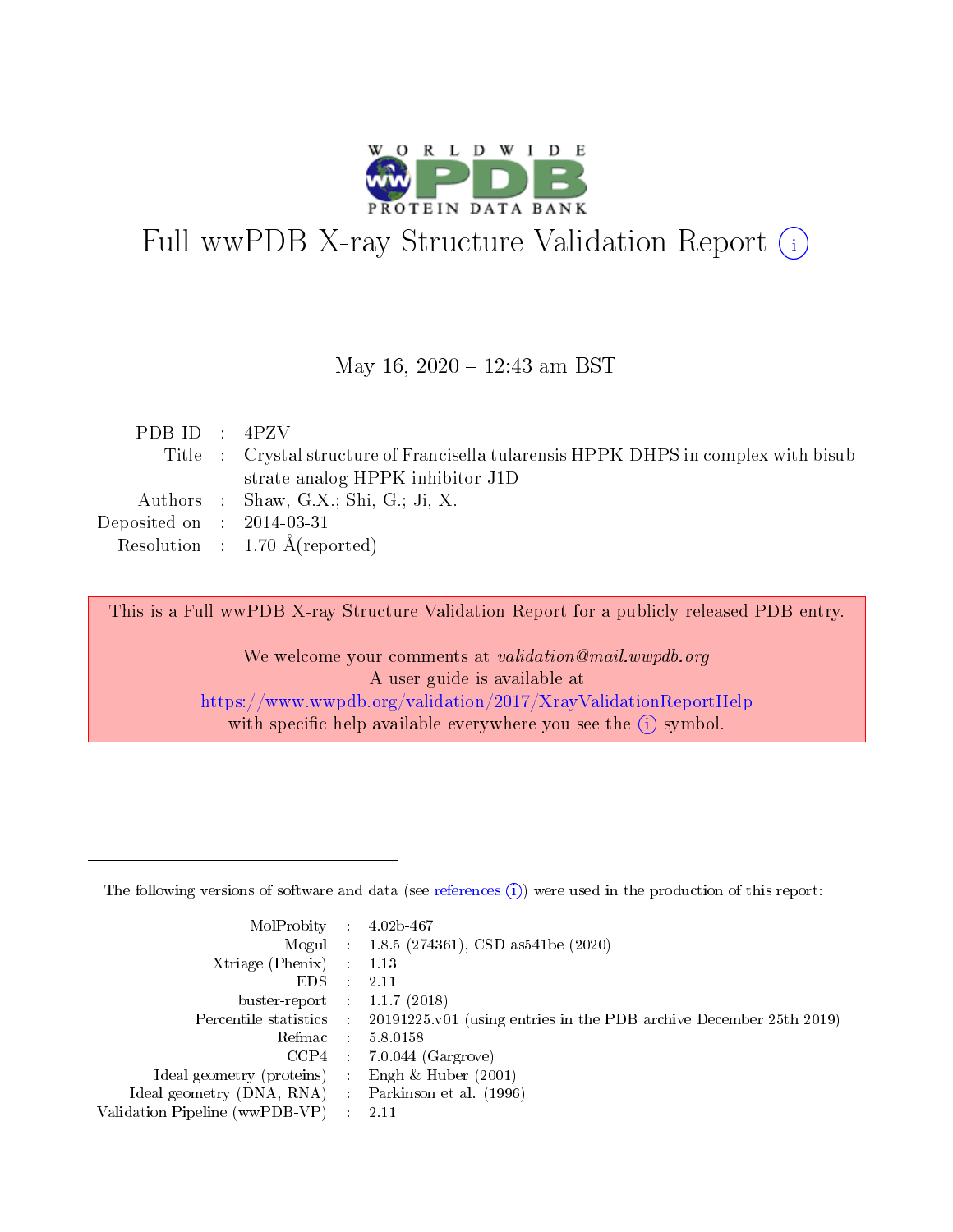# 1 [O](https://www.wwpdb.org/validation/2017/XrayValidationReportHelp#overall_quality)verall quality at a glance  $(i)$

The following experimental techniques were used to determine the structure: X-RAY DIFFRACTION

The reported resolution of this entry is 1.70 Å.

Percentile scores (ranging between 0-100) for global validation metrics of the entry are shown in the following graphic. The table shows the number of entries on which the scores are based.



| Metric                | Whole archive<br>$(\#\text{Entries})$ | Similar resolution<br>$(\#\text{Entries},\,\text{resolution}\,\,\text{range}(\textup{\AA}))$ |
|-----------------------|---------------------------------------|----------------------------------------------------------------------------------------------|
| $R_{free}$            | 130704                                | $4298(1.70-1.70)$                                                                            |
| Clashscore            | 141614                                | $4695(1.70-1.70)$                                                                            |
| Ramachandran outliers | 138981                                | $\overline{4610}(1.70-1.70)$                                                                 |
| Sidechain outliers    | 138945                                | $4610(1.70-1.70)$                                                                            |
| RSRZ outliers         | 127900                                | $4222(1.70-1.70)$                                                                            |

The table below summarises the geometric issues observed across the polymeric chains and their fit to the electron density. The red, orange, yellow and green segments on the lower bar indicate the fraction of residues that contain outliers for  $>=3, 2, 1$  and 0 types of geometric quality criteria respectively. A grey segment represents the fraction of residues that are not modelled. The numeric value for each fraction is indicated below the corresponding segment, with a dot representing fractions  $\epsilon=5\%$  The upper red bar (where present) indicates the fraction of residues that have poor fit to the electron density. The numeric value is given above the bar.

| Mol       | $\sim$ 1<br>hain | Length      | Quality of chain |     |     |
|-----------|------------------|-------------|------------------|-----|-----|
|           |                  |             | 4%               |     |     |
| <u>д.</u> | . .              | 101<br>≖∠ ⊥ | 79%              | 18% | . . |

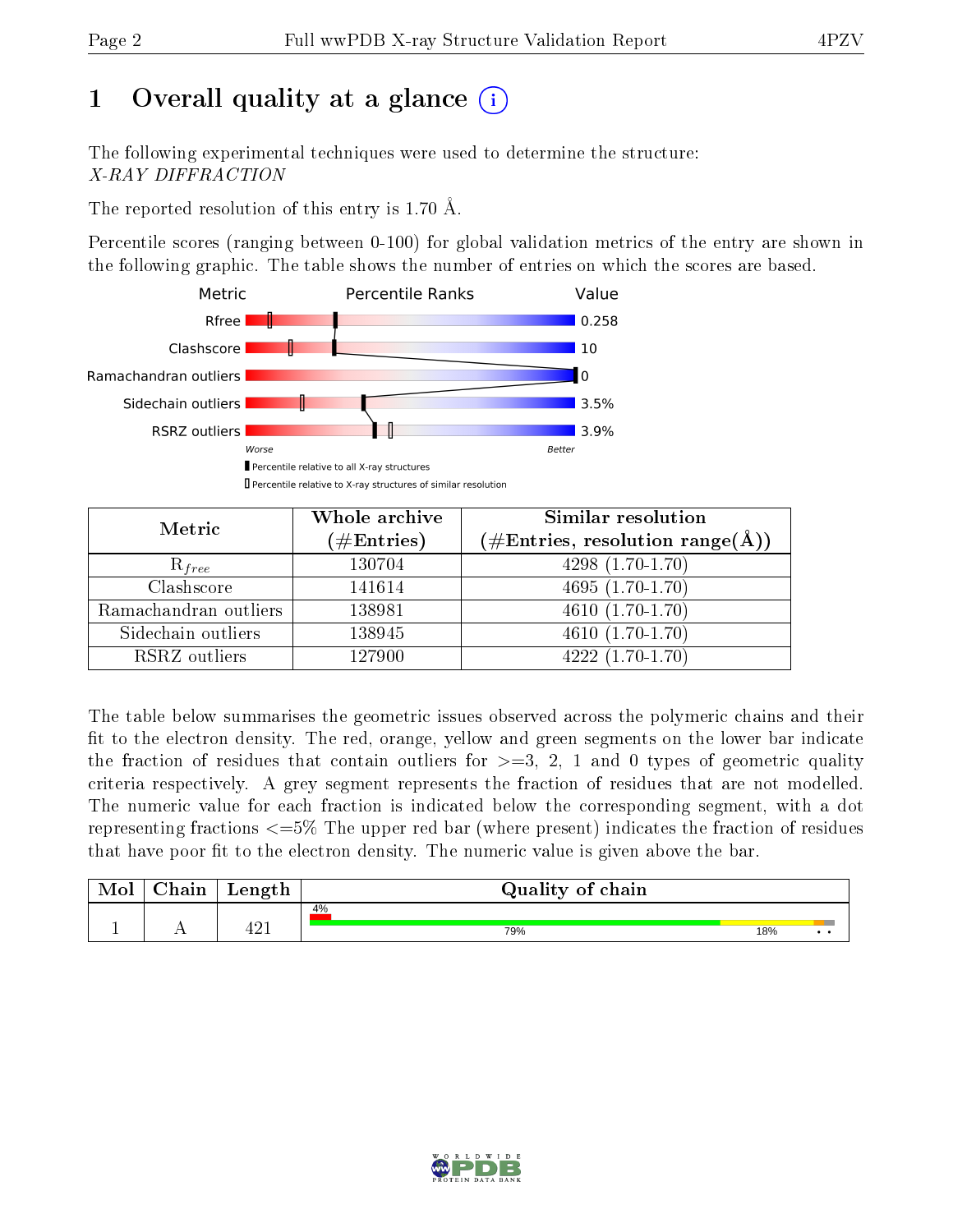# 2 Entry composition  $\binom{1}{1}$

There are 4 unique types of molecules in this entry. The entry contains 4037 atoms, of which 0 are hydrogens and 0 are deuteriums.

In the tables below, the ZeroOcc column contains the number of atoms modelled with zero occupancy, the AltConf column contains the number of residues with at least one atom in alternate conformation and the Trace column contains the number of residues modelled with at most 2 atoms.

• Molecule 1 is a protein called 2-amino-4-hydroxy-6-hydroxymethyldihydropteridine pyroph osphokinase/dihydropteroate synthase.

| Mol | $\cap$ hain | Residues | Atoms               |      |     |     |  | ZeroOcc∣ | $\mid$ AltConf $\mid$ Trace $\mid$ |  |
|-----|-------------|----------|---------------------|------|-----|-----|--|----------|------------------------------------|--|
|     |             | 413      | $\rm Total$<br>3523 | 2240 | 611 | 665 |  |          |                                    |  |

• Molecule 2 is  $5'$ -{ $[2-(\{N_{-}[(2-amin-7,7-dimethyl-4-oxo-3,4,7,8-tetrahydropteridin-6-yl)ca$ rbonyl]glycyl}amino)ethyl]sulfonyl}-5'-deoxyadenosine (three-letter code: J1D) (formula:  $C_{23}H_{30}N_{12}O_8S$ ).



| $\blacksquare$ Mol $\blacksquare$ | $\mid$ Chain $\mid$ Residues | Atoms                  |  |       |  | $ZeroOcc \mid AltConf \mid$ |  |  |
|-----------------------------------|------------------------------|------------------------|--|-------|--|-----------------------------|--|--|
|                                   |                              | Total $C \times C$ $S$ |  |       |  |                             |  |  |
|                                   |                              |                        |  | 23 12 |  |                             |  |  |

• Molecule 3 is 1,2-ETHANEDIOL (three-letter code: EDO) (formula:  $C_2H_6O_2$ ).

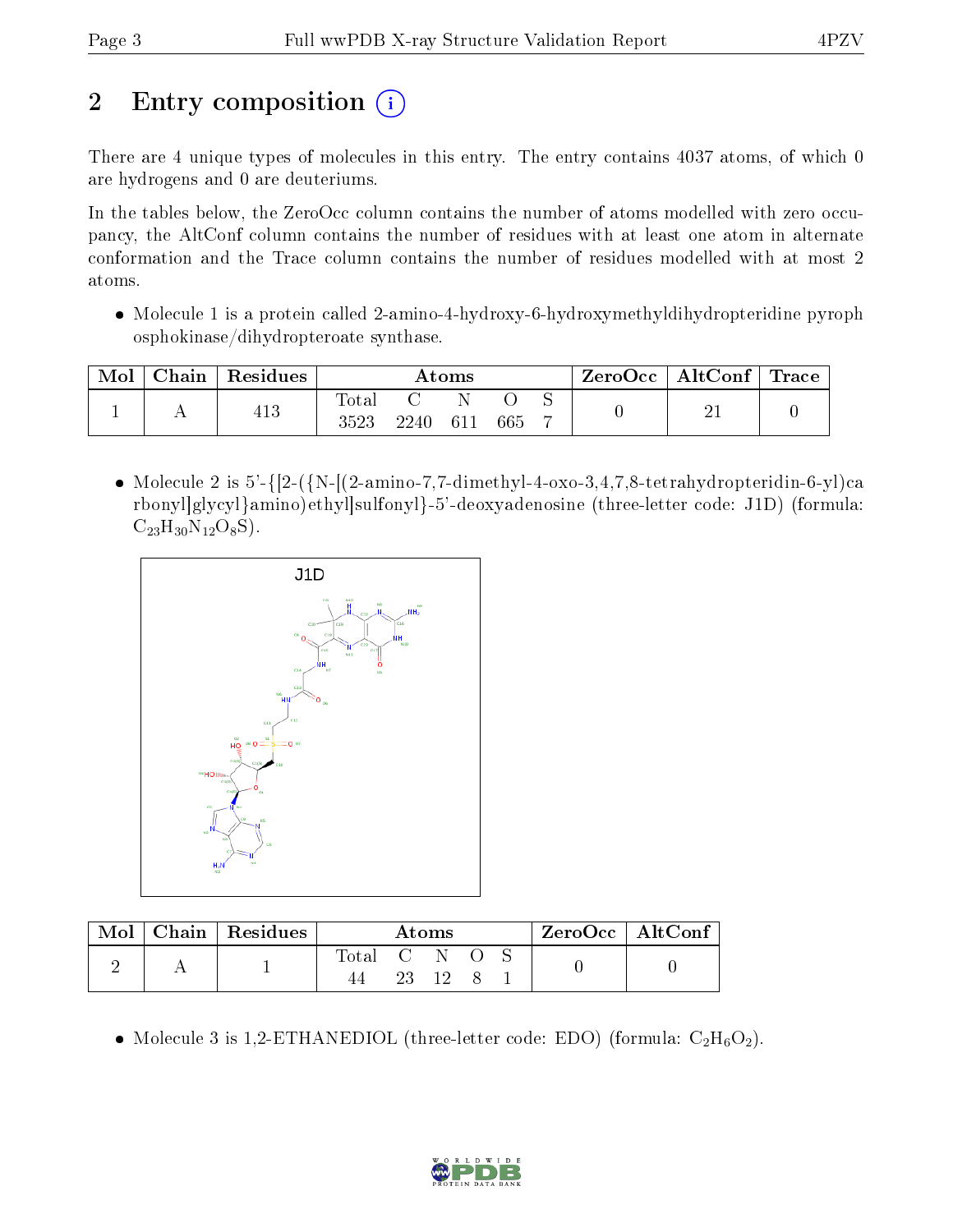

| Mol | Chain    | Residues     | Atoms                                                                        |                  | $ZeroOcc$ $\fbox{AltConf}$ |
|-----|----------|--------------|------------------------------------------------------------------------------|------------------|----------------------------|
| 3   | $\bf{A}$ | 1            | Total<br>$\Omega$<br>C<br>$\overline{2}$<br>$\overline{2}$<br>4              | $\overline{0}$   | 0                          |
| 3   | А        | $\mathbf{1}$ | Total<br>$\mathcal{C}$<br>Ω<br>8<br>4<br>4                                   | $\overline{0}$   | 1                          |
| 3   | А        | $\mathbf{1}$ | Total<br>C<br>$\Omega$<br>$\overline{2}$<br>$\overline{4}$<br>$\overline{2}$ | $\boldsymbol{0}$ | $\boldsymbol{0}$           |
| 3   | А        | $\mathbf{1}$ | Total<br>C<br>Ω<br>$\overline{2}$<br>$\overline{2}$<br>$\overline{4}$        | $\overline{0}$   | $\boldsymbol{0}$           |
| 3   | А        | $\mathbf 1$  | Total<br>C<br>$\Omega$<br>8<br>4<br>4                                        | $\overline{0}$   | 1                          |
| 3   | A        | 1            | C<br>Total<br>$\Omega$<br>$\overline{2}$<br>$\overline{2}$<br>4              | $\overline{0}$   | $\theta$                   |
| 3   | А        |              | Total<br>C<br>$\Omega$<br>$\overline{2}$<br>$\overline{2}$<br>4              |                  | O                          |

• Molecule 4 is water.

|  | Mol   Chain   Residues | Atoms | $ZeroOcc \   \ AltConf$ |  |
|--|------------------------|-------|-------------------------|--|
|  | 430                    | Total |                         |  |

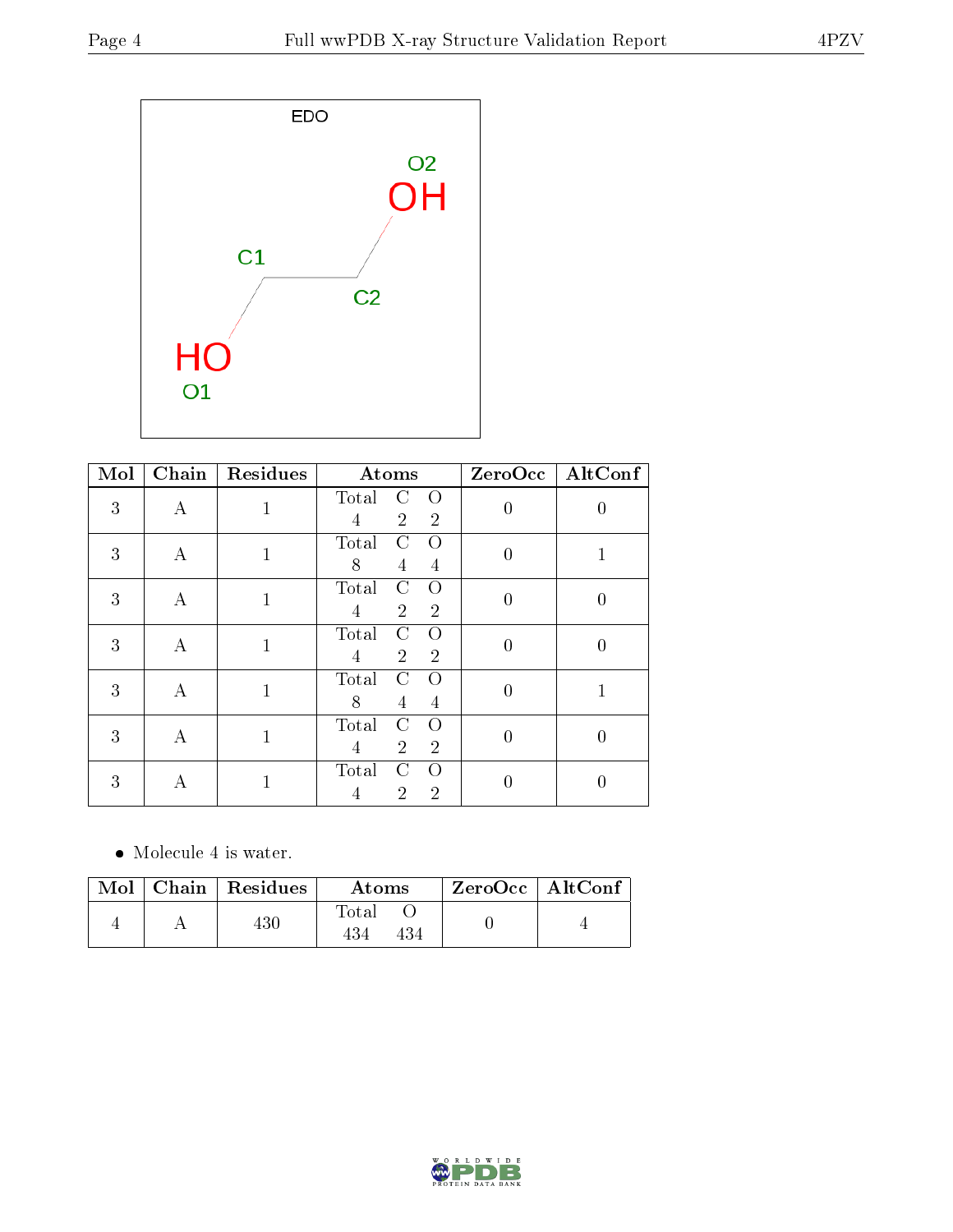# 3 Residue-property plots  $(i)$

These plots are drawn for all protein, RNA and DNA chains in the entry. The first graphic for a chain summarises the proportions of the various outlier classes displayed in the second graphic. The second graphic shows the sequence view annotated by issues in geometry and electron density. Residues are color-coded according to the number of geometric quality criteria for which they contain at least one outlier: green  $= 0$ , yellow  $= 1$ , orange  $= 2$  and red  $= 3$  or more. A red dot above a residue indicates a poor fit to the electron density (RSRZ  $> 2$ ). Stretches of 2 or more consecutive residues without any outlier are shown as a green connector. Residues present in the sample, but not in the model, are shown in grey.

• Molecule 1: 2-amino-4-hydroxy-6-hydroxymethyldihydropteridine pyrophosphokinase/dihydrop teroate synthase



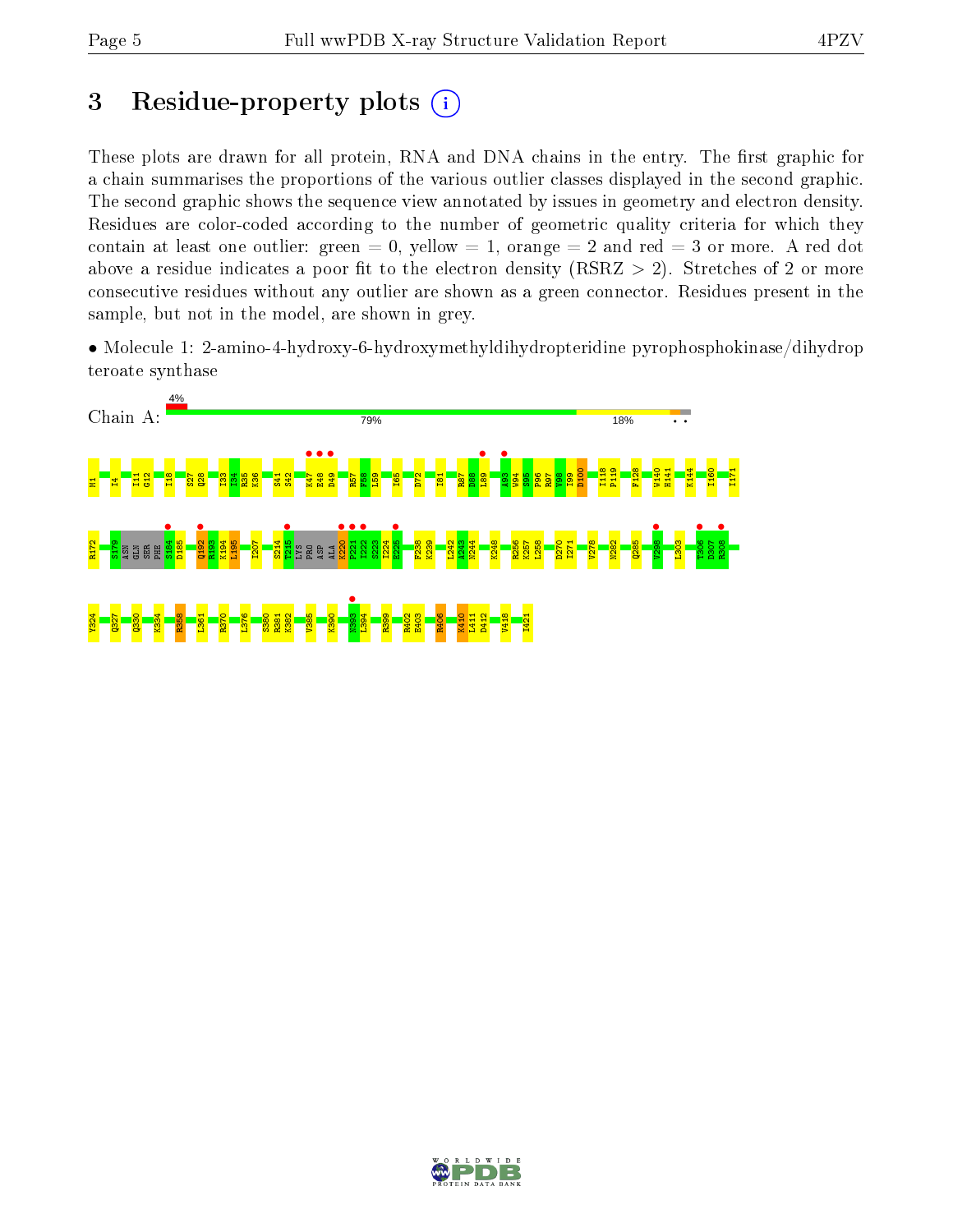## 4 Data and refinement statistics  $(i)$

| Property                                                         | Value                                              | Source     |
|------------------------------------------------------------------|----------------------------------------------------|------------|
| Space group                                                      | P 1 21 1                                           | Depositor  |
| Cell constants                                                   | 74.43Å<br>$42.95\text{\AA}$<br>69.76Å              |            |
| a, b, c, $\alpha$ , $\beta$ , $\gamma$                           | $90.00^{\circ}$<br>$93.20^{\circ}$ $90.00^{\circ}$ | Depositor  |
| Resolution $(A)$                                                 | 28.11<br>$-1.70$                                   | Depositor  |
|                                                                  | 28.11<br>$-1.70$                                   | <b>EDS</b> |
| % Data completeness                                              | $89.7(28.11-1.70)$                                 | Depositor  |
| (in resolution range)                                            | $89.7(28.11-1.70)$                                 | <b>EDS</b> |
| $R_{merge}$                                                      | 0.09                                               | Depositor  |
| $\mathrm{R}_{sym}$                                               | (Not available)                                    | Depositor  |
| $\langle I/\sigma(I) \rangle^{-1}$                               | 1.68 (at $1.71\text{\AA})$                         | Xtriage    |
| Refinement program                                               | PHENIX 1.8.4 1496                                  | Depositor  |
|                                                                  | 0.210<br>0.259<br>$\overline{\mathcal{L}}$         | Depositor  |
| $R, R_{free}$                                                    | $0.214$ ,<br>0.258                                 | DCC        |
| $\mathcal{R}_{free}$ test set                                    | 979 reflections $(2.28\%)$                         | wwPDB-VP   |
| Wilson B-factor $(A^2)$                                          | 13.3                                               | Xtriage    |
| Anisotropy                                                       | 0.317                                              | Xtriage    |
| Bulk solvent $k_{sol}(\text{e}/\text{A}^3), B_{sol}(\text{A}^2)$ | $0.32$ , 45.5                                      | <b>EDS</b> |
| L-test for $\mathrm{twinning}^2$                                 | $< L >$ = 0.47, $< L^2 >$ = 0.30                   | Xtriage    |
| Estimated twinning fraction                                      | No twinning to report.                             | Xtriage    |
| $F_o, F_c$ correlation                                           | 0.94                                               | <b>EDS</b> |
| Total number of atoms                                            | 4037                                               | wwPDB-VP   |
| Average B, all atoms $(A^2)$                                     | 18.0                                               | wwPDB-VP   |

Xtriage's analysis on translational NCS is as follows: The largest off-origin peak in the Patterson function is  $7.59\%$  of the height of the origin peak. No significant pseudotranslation is detected.

<sup>&</sup>lt;sup>2</sup>Theoretical values of  $\langle |L| \rangle$ ,  $\langle L^2 \rangle$  for acentric reflections are 0.5, 0.333 respectively for untwinned datasets, and 0.375, 0.2 for perfectly twinned datasets.



<span id="page-5-1"></span><span id="page-5-0"></span><sup>1</sup> Intensities estimated from amplitudes.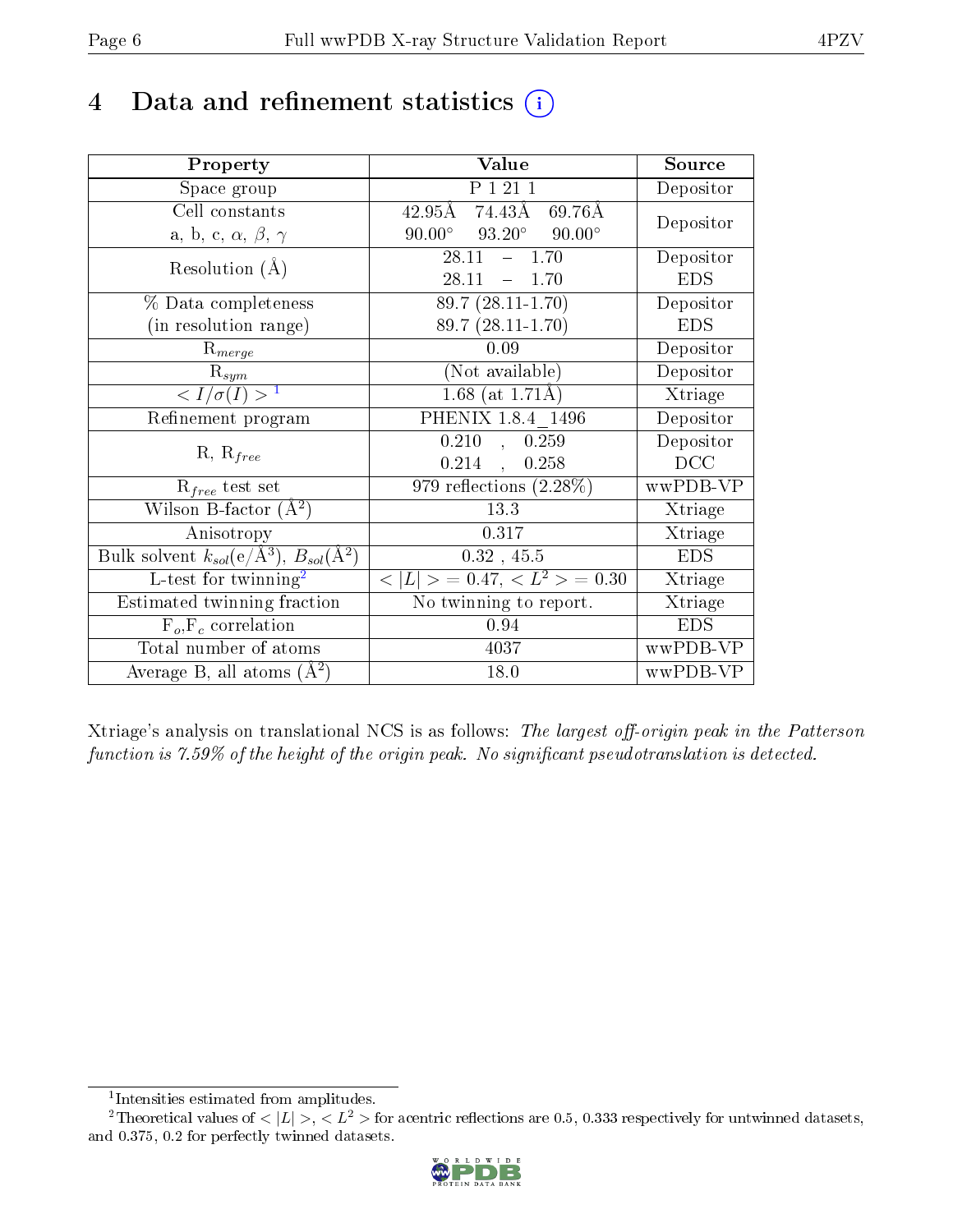# 5 Model quality  $(i)$

## 5.1 Standard geometry  $(i)$

Bond lengths and bond angles in the following residue types are not validated in this section: J1D, EDO

The Z score for a bond length (or angle) is the number of standard deviations the observed value is removed from the expected value. A bond length (or angle) with  $|Z| > 5$  is considered an outlier worth inspection. RMSZ is the root-mean-square of all Z scores of the bond lengths (or angles).

| $Mol$   Chain |      | Bond lengths                    | Bond angles |           |  |
|---------------|------|---------------------------------|-------------|-----------|--|
|               |      | RMSZ $ #Z  > 5$ RMSZ $ #Z  > 5$ |             |           |  |
|               | 0.42 | 0/3571                          | 0.56        | $-0/4807$ |  |

There are no bond length outliers.

There are no bond angle outliers.

There are no chirality outliers.

There are no planarity outliers.

### 5.2 Too-close contacts  $(i)$

In the following table, the Non-H and H(model) columns list the number of non-hydrogen atoms and hydrogen atoms in the chain respectively. The H(added) column lists the number of hydrogen atoms added and optimized by MolProbity. The Clashes column lists the number of clashes within the asymmetric unit, whereas Symm-Clashes lists symmetry related clashes.

|  |      |      | Mol   Chain   Non-H   H(model)   H(added)   Clashes   Symm-Clashes |
|--|------|------|--------------------------------------------------------------------|
|  | 3523 | 3621 |                                                                    |
|  |      |      |                                                                    |
|  | 36   |      |                                                                    |
|  | 434  |      |                                                                    |
|  | 4037 | 3705 |                                                                    |

The all-atom clashscore is defined as the number of clashes found per 1000 atoms (including hydrogen atoms). The all-atom clashscore for this structure is 10.

All (75) close contacts within the same asymmetric unit are listed below, sorted by their clash magnitude.

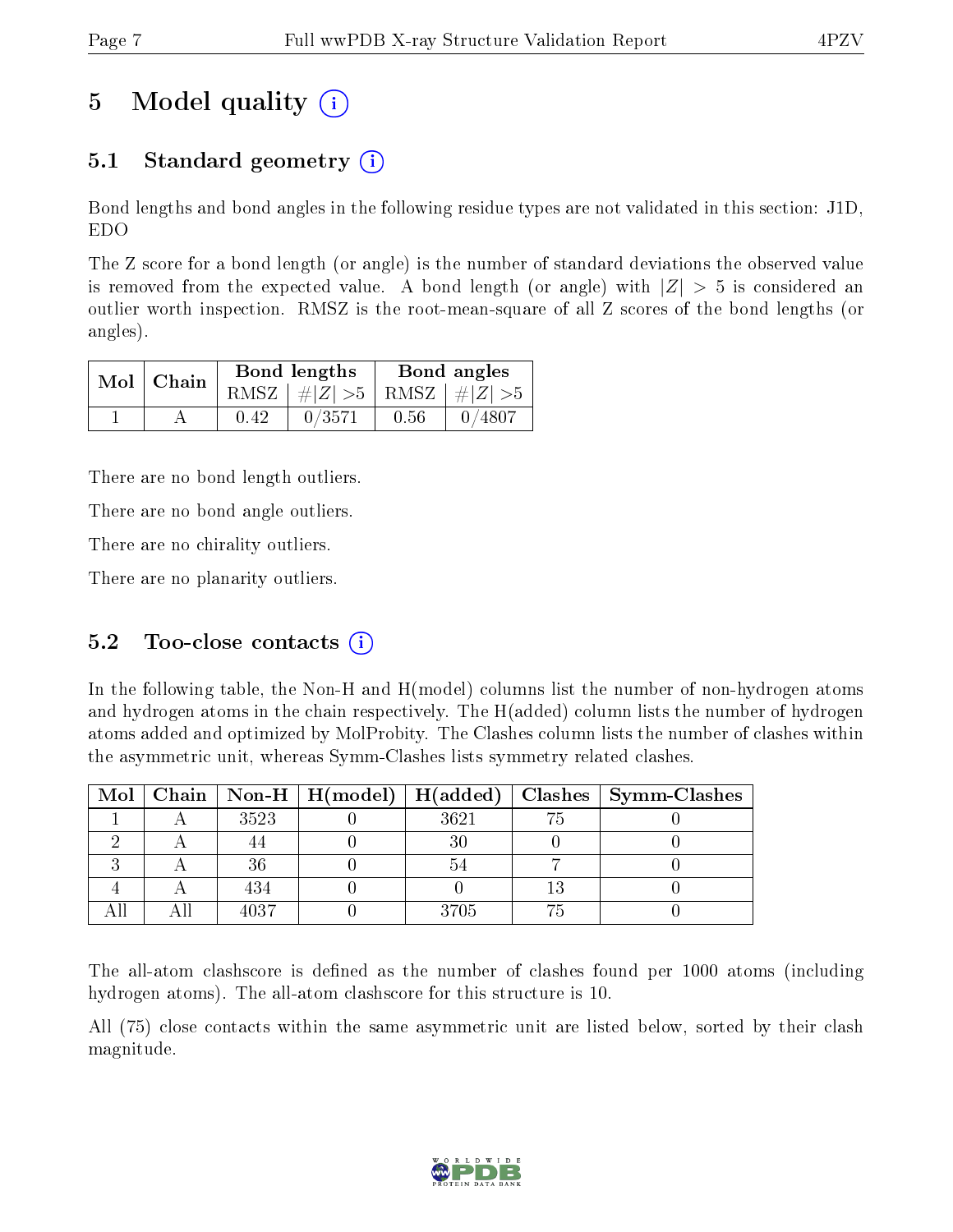| Atom-1                              | Atom-2                       | Interatomic       | Clash           |
|-------------------------------------|------------------------------|-------------------|-----------------|
|                                     |                              | distance $(A)$    | overlap $(\AA)$ |
| 1:A:47:LYS:HG2                      | 4:A:947:HOH:O                | 1.84              | 0.78            |
| $1:A:1[A]\overline{.MET:SD}$        | 4:A:1016:HOH:O               | 2.44              | 0.75            |
| 1:A:282:ASN:HD21                    | 1: A: 285: GLN: CG           | 2.01              | 0.74            |
| 1:A:220:LYS:HD2                     | 1: A:220: LYS:O              | 1.89              | 0.73            |
| 1:A:194[B]:LYS:HE3                  | $1:$ A:195:LEU:HD22          | 1.72              | 0.71            |
| 1: A:87: ARG: NH1                   | 1:A:100[B]:ASP:OD1           | 2.23              | 0.71            |
| 1:A:282:ASN:HD21                    | 1:A:285:GLN:CD               | 1.95              | 0.69            |
| 1:A:406[A]:ARG:NH2                  | 4:A:611:HOH:O                | 2.25              | 0.69            |
| 1:A:1LE:HG12                        | 3:A:504:EDO:H21              | 1.74              | 0.68            |
| 1:A:141:HIS:CE1                     | 3:A:508:EDO:H22              | 2.29              | 0.67            |
| 1:A:41:SER:OG                       | 1:A:57:ARG:HD2               | 1.95              | 0.67            |
| 1:A:282:ASN:ND2                     | 1: A:285: GLN:HB2            | 2.13              | 0.62            |
| 1:A:303:LEU:HD23                    | 1:A:303:LEU:N                | 2.14              | 0.62            |
| 1:A:128:PHE:HA                      | 1: A:160: ILE: CD1           | 2.31              | 0.61            |
| 1: A: 358: ARG: NH1                 | 1:A:361:LEU:HD23             | $\overline{2.15}$ | 0.60            |
| 1: A:402:ARG:NH1                    | 4: A:987: HOH:O              | 2.35              | 0.59            |
| 1:A:410:LYS:HB3                     | 1: A:410: LYS: NZ            | 2.17              | 0.59            |
| 1: A: 358: ARG: HH12                | 1:A:361:LEU:HD23             | 1.68              | 0.58            |
| 1:A:382:LYS:NZ                      | 4:A:729:HOH:O                | 2.36              | 0.58            |
| 1: A:370:ARG:HE                     | 3:A:507:EDO:H11              | 1.70              | 0.57            |
| 1: A:42: SER:O                      | 1:A:57:ARG:HD3               | 2.04              | 0.57            |
| $1:A:238:PHE:\overline{\text{CE2}}$ | 1:A:242:LEU:HD21             | 2.40              | 0.56            |
| 1: A: 192: GLN: NE2                 | 4: A:828:HOH:O               | 2.38              | 0.55            |
| 1:A:141:HIS:ND1                     | 3:A:508:EDO:H22              | 2.22              | 0.55            |
| 1:A:214:SER:HB3                     | 1:A:220:LYS:NZ               | 2.22              | 0.55            |
| 1:A:128:PHE:HA                      | 1:A:160:ILE:HD11             | 1.88              | 0.55            |
| 1:A:282:ASN:HD21                    | 1:A:285:GLN:NE2              | 2.05              | 0.55            |
| 1:A:194[B]:LYS:HE3                  | $1:A:\overline{195:LEU:CD2}$ | 2.37              | 0.54            |
| 1:A:242:LEU:HD22                    | 1: A:248: LYS: CD            | 2.38              | 0.52            |
| 1:A:361:LEU:HD22                    | 1: A: 385: VAL: CG1          | 2.40              | 0.52            |
| 1: A:118: ILE: HA                   | 1:A:119:PRO:C                | 2.30              | 0.52            |
| 1:A:399:ARG:O                       | 1:A:403[A]:GLU:HG3           | 2.11              | $0.51\,$        |
| 1:A:171:ILE:CD1                     | 1:A:207:ILE:HD11             | 2.40              | 0.51            |
| 1:A:87:ARG:HD2                      | 1:A:99:ILE:O                 | 2.11              | 0.51            |
| 1:A:194[B]:LYS:HD2                  | 1:A:194[B]:LYS:O             | 2.11              | 0.50            |
| 1:A:33:ILE:HDI3                     | 1:A:65[B]:ILE:HG22           | 1.93              | $0.50\,$        |
| 1: A:220: LYS: HD2                  | 1: A:220:LYS:N               | 2.26              | 0.50            |
| 1:A:220:LYS:N                       | 1: A:220: LYS:CD             | 2.73              | 0.49            |
| 1:A:194[B]:LYS:C                    | 1:A:194[B]:LYS:HD2           | 2.33              | 0.49            |
| 1:A:244[B]:ASN:OD1                  | 4:A:760:HOH:O                | 2.20              | 0.49            |
| 1:A:361:LEU:HD22                    | 1:A:385:VAL:HG13             | 1.95              | 0.48            |
| 1:A:144:LYS:HE2                     | 4:A:845:HOH:O                | 2.12              | 0.47            |
|                                     |                              |                   |                 |

Continued on next page...

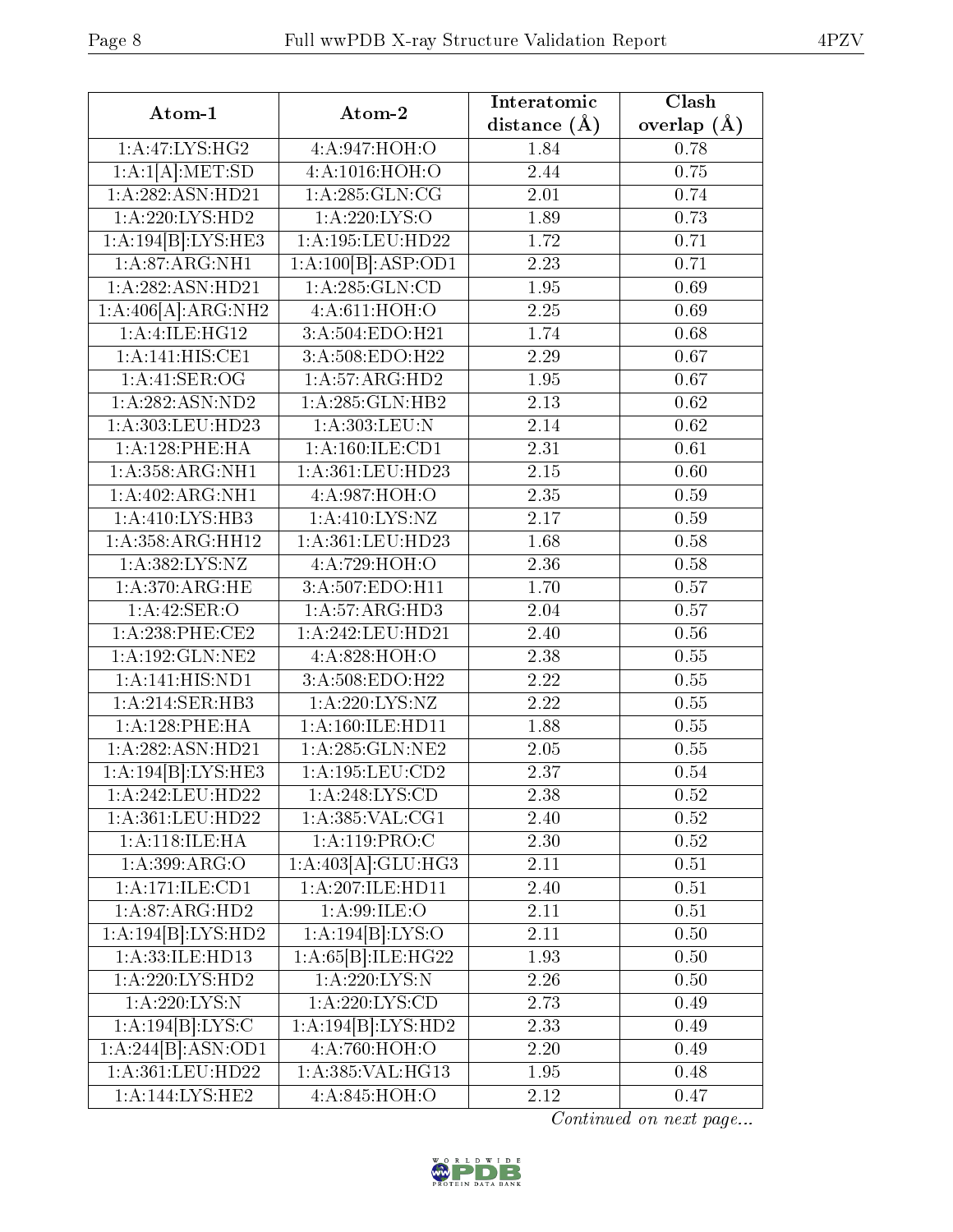| Atom-1              | Atom-2             | Interatomic       | $\overline{\text{Clash}}$ |  |
|---------------------|--------------------|-------------------|---------------------------|--|
|                     |                    | distance $(\AA)$  | overlap $(\AA)$           |  |
| 1:A:185[A]:ASP:OD1  | 4:A:896:HOH:O      | 2.20              | 0.46                      |  |
| 1:A:194[B]:LYS:HG3  | $1:$ A:195:LEU:N   | $\overline{2.30}$ | 0.46                      |  |
| 1:A:72[B]:ASP:OD2   | 4:A:724:HOH:O      | $\overline{2.20}$ | 0.46                      |  |
| 1:A:33:ILE:HA       | 1:A:65[B]:ILE:HG22 | 1.98              | $\overline{0.46}$         |  |
| 1:A:11:ILE:HDI1     | 1: A:96: PRO:HB3   | 1.98              | 0.46                      |  |
| 1:A:256[B]:ARG:HB3  | 1:A:278:VAL:HB     | 1.99              | 0.45                      |  |
| 1: A:239:LYS:CE     | 1:A:271:ILE:HD13   | 2.46              | 0.45                      |  |
| 1: A:27: SER:OG     | 1: A:28: GLN:NE2   | $\overline{2.51}$ | 0.44                      |  |
| 1:A:140:TRP:O       | 3: A:508: EDO:H21  | $\overline{2.18}$ | 0.44                      |  |
| 1:A:35[B]:ARG:HG2   | 1: A:36: LYS: N    | $\overline{2.32}$ | 0.44                      |  |
| 1: A:224: ILE: CD1  | 1:A:257:LYS:HD3    | $\overline{2.48}$ | 0.44                      |  |
| $1:$ A:411:LEU:O    | 1:A:412:ASP:HB2    | $\overline{2.17}$ | 0.44                      |  |
| 1:A:421:ILE:HD12    | 1: A: 421: ILE:N   | 2.33              | 0.44                      |  |
| 1:A:81:ILE:HG12     | 3:A:505:EDO:H11    | 1.99              | 0.44                      |  |
| 1:A:18[B]:ILE:HD12  | 1: A:59: LEU:CD2   | 2.48              | 0.43                      |  |
| 1: A:370:ARG:HE     | 3:A:507:EDO:C1     | $\overline{2.31}$ | 0.43                      |  |
| 1:A:220:LYS:N       | 4: A: 1005: HOH:O  | $\overline{2.52}$ | 0.42                      |  |
| 1:A:282:ASN:HD21    | 1: A:285: GLN:CB   | $\overline{2.32}$ | 0.42                      |  |
| 1:A:65[B]:ILE:HD12  | 1:A:65[B]:ILE:C    | $\overline{2.40}$ | $\overline{0.42}$         |  |
| 1:A:171:ILE:HD12    | 1:A:207:ILE:HD11   | 2.01              | 0.42                      |  |
| 1:A:303:LEU:HD22    | 1: A:324:TYR:CE1   | $\overline{2.55}$ | $\overline{0.42}$         |  |
| 1: A:94:TRP:HB3     | 4:A:947:HOH:O      | 2.19              | 0.42                      |  |
| 1:A:330:GLN:O       | 1:A:334:LYS:HG3    | 2.20              | 0.42                      |  |
| 1:A:242:LEU:HD22    | 1:A:248:LYS:HD2    | $\overline{2.01}$ | 0.42                      |  |
| 1:A:258:LEU:HD22    | 1:A:282:ASN:HD22   | 1.84              | 0.42                      |  |
| 1:A:381:ARG:CZ      | 1:A:394:LEU:HD11   | $\overline{2.50}$ | $\overline{0.41}$         |  |
| 1: A:11:IE:HG22     | 1:A:12:GLY:N       | $\overline{2.35}$ | 0.41                      |  |
| 1:A:380:SER:HB2     | 1:A:418:VAL:HA     | 2.02              | 0.41                      |  |
| 1:A:258:LEU:HD22    | 1:A:282:ASN:ND2    | 2.36              | 0.41                      |  |
| 1:A:282:ASN:ND2     | 1: A:285: GLN:CB   | 2.83              | 0.41                      |  |
| 1:A:270[B]:ASP:OD1  | 1:A:270[B]:ASP:O   | 2.39              | 0.40                      |  |
| 1: A:376: LEU: HD23 | 1: A:376:LEU:C     | 2.42              | 0.40                      |  |
| 1: A:390: LYS:O     | 4: A:805: HOH:O    | $\overline{2.22}$ | $\overline{0.40}$         |  |

Continued from previous page...

There are no symmetry-related clashes.

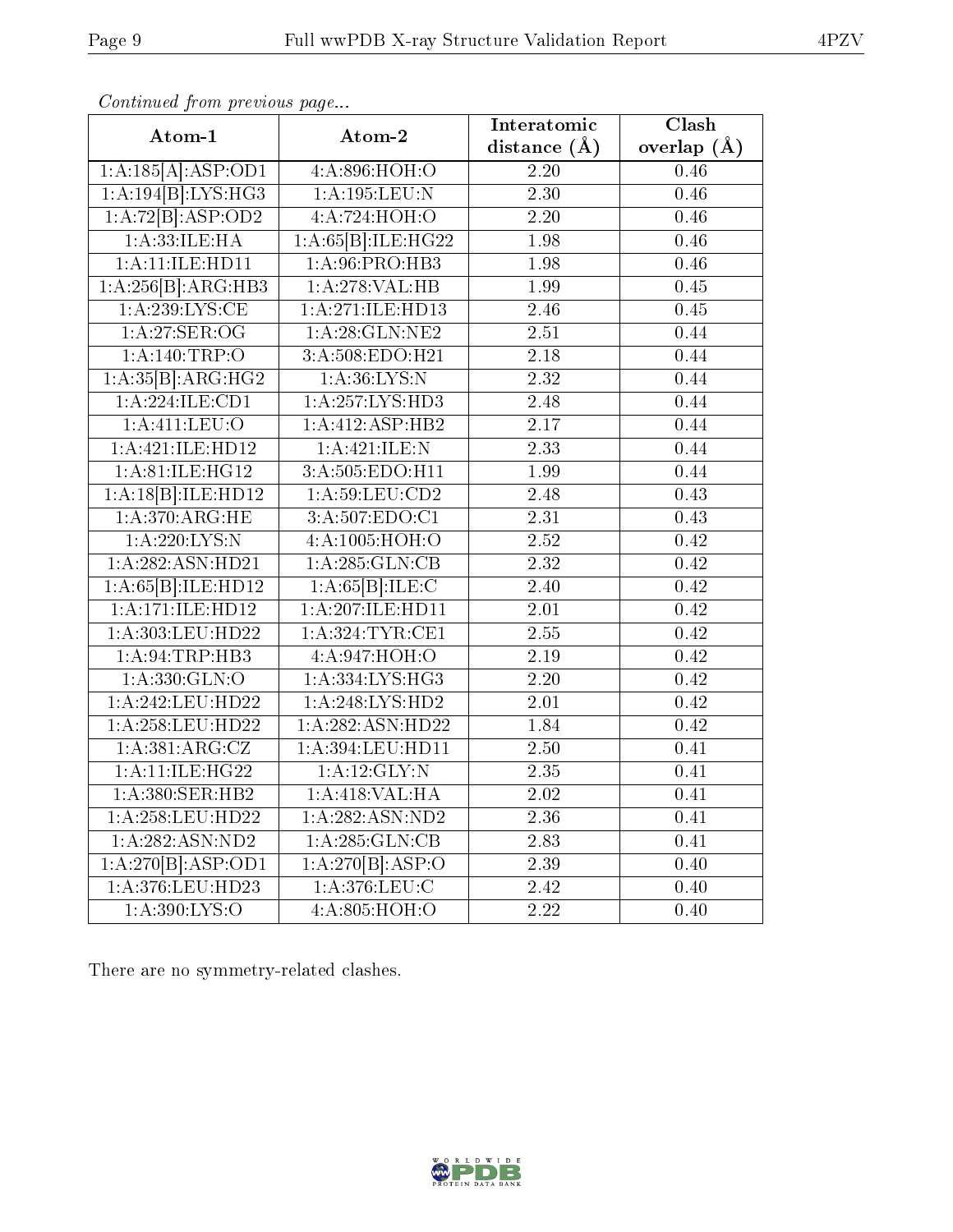### 5.3 Torsion angles (i)

#### 5.3.1 Protein backbone  $(i)$

In the following table, the Percentiles column shows the percent Ramachandran outliers of the chain as a percentile score with respect to all X-ray entries followed by that with respect to entries of similar resolution.

The Analysed column shows the number of residues for which the backbone conformation was analysed, and the total number of residues.

| $\mid$ Mol $\mid$ Chain $\mid$ | Analysed                                  |  | Favoured   Allowed   Outliers   Percentiles              |
|--------------------------------|-------------------------------------------|--|----------------------------------------------------------|
|                                | $427/421$ (101\%)   413 (97\%)   14 (3\%) |  | $\begin{array}{ c c c }\n\hline\n100 & 100\n\end{array}$ |

There are no Ramachandran outliers to report.

#### 5.3.2 Protein sidechains (i)

In the following table, the Percentiles column shows the percent sidechain outliers of the chain as a percentile score with respect to all X-ray entries followed by that with respect to entries of similar resolution.

The Analysed column shows the number of residues for which the sidechain conformation was analysed, and the total number of residues.

| Mol   Chain | Analysed                                                       |  | Rotameric   Outliers   Percentiles |  |
|-------------|----------------------------------------------------------------|--|------------------------------------|--|
|             | $\mid$ 391/377 (104%) $\mid$ 375 (96%) $\mid$ 16 (4%) $\mid$ 1 |  | $\boxed{30}$ $\boxed{12}$          |  |

All (16) residues with a non-rotameric sidechain are listed below:

| Mol          | ${\rm Chain}$  | Res    | Type                 |
|--------------|----------------|--------|----------------------|
| 1            | А              | 48 [A  | $\operatorname{GLU}$ |
| $\mathbf{1}$ | A              | 48[B]  | $\operatorname{GLU}$ |
| 1            | A              | 49     | ASP                  |
| 1            | $\overline{A}$ | 89     | LEU                  |
| 1            | $\overline{A}$ | 97     | $\rm{ARG}$           |
| 1            | A              | 100[A] | <b>ASP</b>           |
| 1            | $\overline{A}$ | 100[B] | <b>ASP</b>           |
| 1            | A              | 172    | $\rm{ARG}$           |
| 1            | A              | 192    | <b>GLN</b>           |
| 1            | $\overline{A}$ | 195    | LEU                  |
| 1            | А              | 220    | <b>LYS</b>           |
| 1            | $\overline{A}$ | 327    | GLN                  |
| 1            | А              | 358    | ${\rm ARG}$          |

Continued on next page...

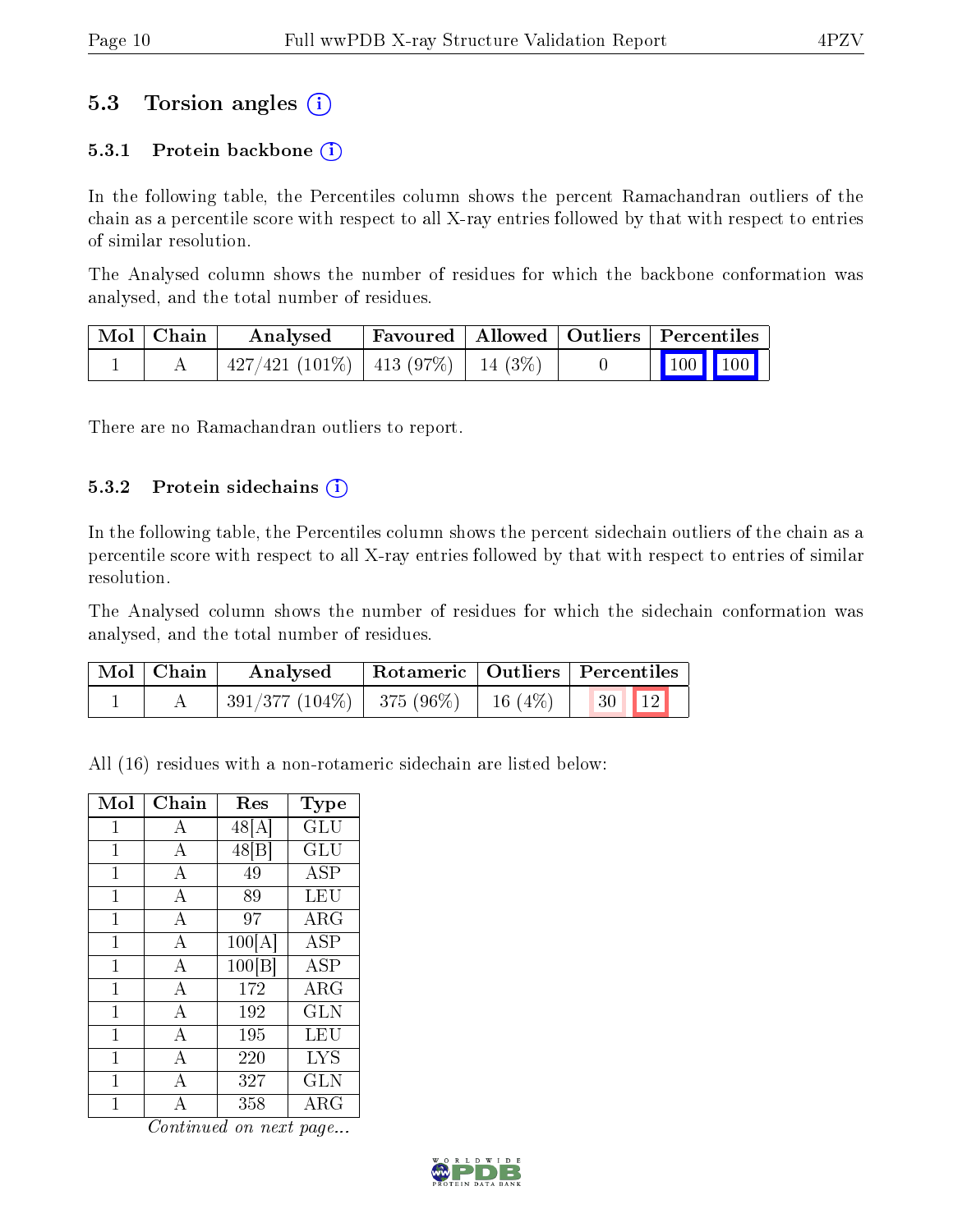Continued from previous page...

| Mol | Chain | Res    | Type        |
|-----|-------|--------|-------------|
|     |       | 406[A] | $\rm{ARG}$  |
|     |       | 406 B  | ${\rm ARG}$ |
|     |       |        |             |

Some sidechains can be flipped to improve hydrogen bonding and reduce clashes. All (3) such sidechains are listed below:

| Mol | Chain | Res | Type |
|-----|-------|-----|------|
|     |       | 28  | GL N |
|     |       | 192 | GLN  |
|     |       | 285 |      |

#### $5.3.3$  RNA  $(i)$

There are no RNA molecules in this entry.

### 5.4 Non-standard residues in protein, DNA, RNA chains (i)

There are no non-standard protein/DNA/RNA residues in this entry.

#### 5.5 Carbohydrates (i)

There are no carbohydrates in this entry.

### 5.6 Ligand geometry  $(i)$

10 ligands are modelled in this entry.

In the following table, the Counts columns list the number of bonds (or angles) for which Mogul statistics could be retrieved, the number of bonds (or angles) that are observed in the model and the number of bonds (or angles) that are defined in the Chemical Component Dictionary. The Link column lists molecule types, if any, to which the group is linked. The Z score for a bond length (or angle) is the number of standard deviations the observed value is removed from the expected value. A bond length (or angle) with  $|Z| > 2$  is considered an outlier worth inspection. RMSZ is the root-mean-square of all Z scores of the bond lengths (or angles).

| Mol<br>Type |     | Chain |       |      |          |                   |          |          |          | Res                                 |  |  | Bond lengths |  |  | Bond angles |  |
|-------------|-----|-------|-------|------|----------|-------------------|----------|----------|----------|-------------------------------------|--|--|--------------|--|--|-------------|--|
|             |     |       |       | Link | Jounts   | RMSZ              | H Z      | Counts   | RMSZ     | -#1<br>$\overline{L}$               |  |  |              |  |  |             |  |
| v           | EDO |       | 503 B |      | 3,3,3    | 0.39              |          | 2.2.2    | $0.43\,$ |                                     |  |  |              |  |  |             |  |
|             | J1D |       | 501   |      | 40,48,48 | $\overline{4.68}$ | $(20\%)$ | 45,73,73 | 3.12     | $\overline{\phantom{a}}$<br>$15\%)$ |  |  |              |  |  |             |  |

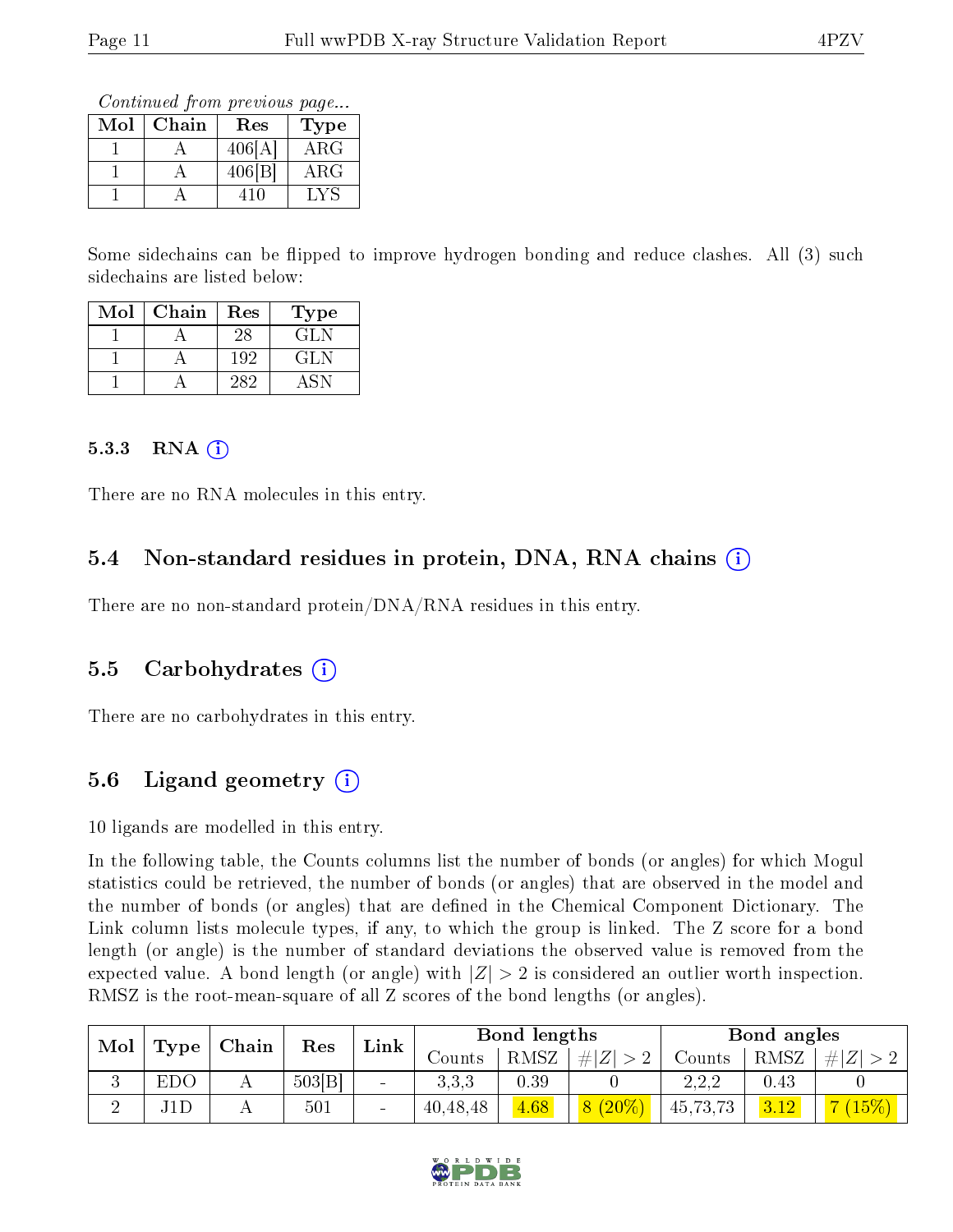| Mol |            | Chain | Res    | Link                         |        | Bond lengths |                |        | Bond angles |                  |
|-----|------------|-------|--------|------------------------------|--------|--------------|----------------|--------|-------------|------------------|
|     | Type       |       |        |                              | Counts | RMSZ         | Z  > 2         | Counts | RMSZ        | # $ Z  > 2$      |
| 3   | <b>EDO</b> | А     | 502    | $\qquad \qquad \blacksquare$ | 3,3,3  | 0.53         | $\theta$       | 2,2,2  | 0.37        | $\left( \right)$ |
| 3   | <b>EDO</b> | А     | 503[A] | $\blacksquare$               | 3,3,3  | 0.45         | $\overline{0}$ | 2,2,2  | 0.36        | $\theta$         |
| 3   | <b>EDO</b> | А     | 507    |                              | 3,3,3  | 0.63         | $\theta$       | 2,2,2  | 0.19        | $\theta$         |
| 3   | <b>EDO</b> | А     | 505    |                              | 3,3,3  | 0.52         | $\overline{0}$ | 2,2,2  | 0.23        | $\theta$         |
| 3   | <b>EDO</b> | А     | 504    |                              | 3,3,3  | 0.52         | $\theta$       | 2,2,2  | 0.34        | $\left( \right)$ |
| 3   | <b>EDO</b> | А     | 506 B  |                              | 3,3,3  | 0.49         | $\theta$       | 2,2,2  | 0.40        | $\theta$         |
| 3   | <b>EDO</b> | А     | 508    |                              | 3,3,3  | 0.43         | $\theta$       | 2,2,2  | 0.44        | $\left( \right)$ |
| 3   | <b>EDO</b> | А     | 506[A] |                              | 3,3,3  | 0.47         | $\overline{0}$ | 2,2,2  | 0.31        | $\theta$         |

In the following table, the Chirals column lists the number of chiral outliers, the number of chiral centers analysed, the number of these observed in the model and the number defined in the Chemical Component Dictionary. Similar counts are reported in the Torsion and Rings columns. '-' means no outliers of that kind were identified.

| Mol            | <b>Type</b> | Chain | Res    | Link                     | Chirals                  | <b>Torsions</b>                            | Rings               |
|----------------|-------------|-------|--------|--------------------------|--------------------------|--------------------------------------------|---------------------|
| 3              | EDO         | А     | 503 B  |                          |                          | 0                                          |                     |
| $\overline{2}$ | J1D         | А     | 501    | $\overline{\phantom{0}}$ |                          | 56<br>$^{\prime}56$<br>$^{\prime}19$<br>1, | 5/5/5<br>$\theta$ . |
| 3              | <b>EDO</b>  | А     | 502    |                          |                          | 0/                                         |                     |
| 3              | EDO         | А     | 503[A] |                          |                          |                                            |                     |
| 3              | <b>EDO</b>  | А     | 507    | $\overline{\phantom{0}}$ | $\overline{\phantom{0}}$ |                                            |                     |
| 3              | <b>EDO</b>  | А     | 505    |                          |                          | 0/                                         |                     |
| 3              | EDO         | А     | 504    |                          |                          | 0/                                         |                     |
| 3              | <b>EDO</b>  | А     | 506 B  | $\overline{\phantom{0}}$ | $\overline{\phantom{0}}$ | $\overline{0}$                             |                     |
| 3              | <b>EDO</b>  | А     | 508    |                          |                          |                                            |                     |
| 3              | <b>EDO</b>  | А     | 506[A] |                          |                          | 0                                          |                     |

|  |  |  |  | All (8) bond length outliers are listed below: |  |  |  |
|--|--|--|--|------------------------------------------------|--|--|--|
|--|--|--|--|------------------------------------------------|--|--|--|

| Mol            | Chain | Res | Type | Atoms     | Z        | Observed $(A$ | Ideal(A) |
|----------------|-------|-----|------|-----------|----------|---------------|----------|
| $\overline{2}$ | А     | 501 | J1D  | $C11-S1$  | $-25.04$ | 1.49          | 1.78     |
| $\overline{2}$ | А     | 501 | J1D  | $O8-S1$   | 9.54     | 1.63          | 1.44     |
| $\overline{2}$ | А     | 501 | J1D  | O7-S1     | 8.98     | 1.62          | 1.44     |
| $\overline{2}$ | А     | 501 | J1D  | $C17-N10$ | 3.81     | 1.39          | 1.33     |
| $\overline{2}$ | А     | 501 | J1D  | $O5-C17$  | 3.31     | 1.32          | 1.24     |
| $\overline{2}$ | А     | 501 | J1D  | $C13-N6$  | 2.34     | 1.38          | 1.33     |
| $\overline{2}$ | А     | 501 | J1D  | $C19-N12$ | 2.07     | 1.49          | 1.47     |
| $\overline{2}$ | А     | 501 | J1D  | $C18-N11$ | 2.01     | 1.32          | 1.29     |

All (7) bond angle outliers are listed below:

| $^{\circ}$ MoI $_{\odot}$ | Chain |         | $\Box$ Res   Type $\Box$ | Atoms      |          | Observed <sup>(<math>\degree</math>)</sup> [deal( $\degree$ ) |  |
|---------------------------|-------|---------|--------------------------|------------|----------|---------------------------------------------------------------|--|
|                           |       | $501\,$ |                          | $O8-S1-O7$ | $-14.15$ | 96.25                                                         |  |

Continued on next page...

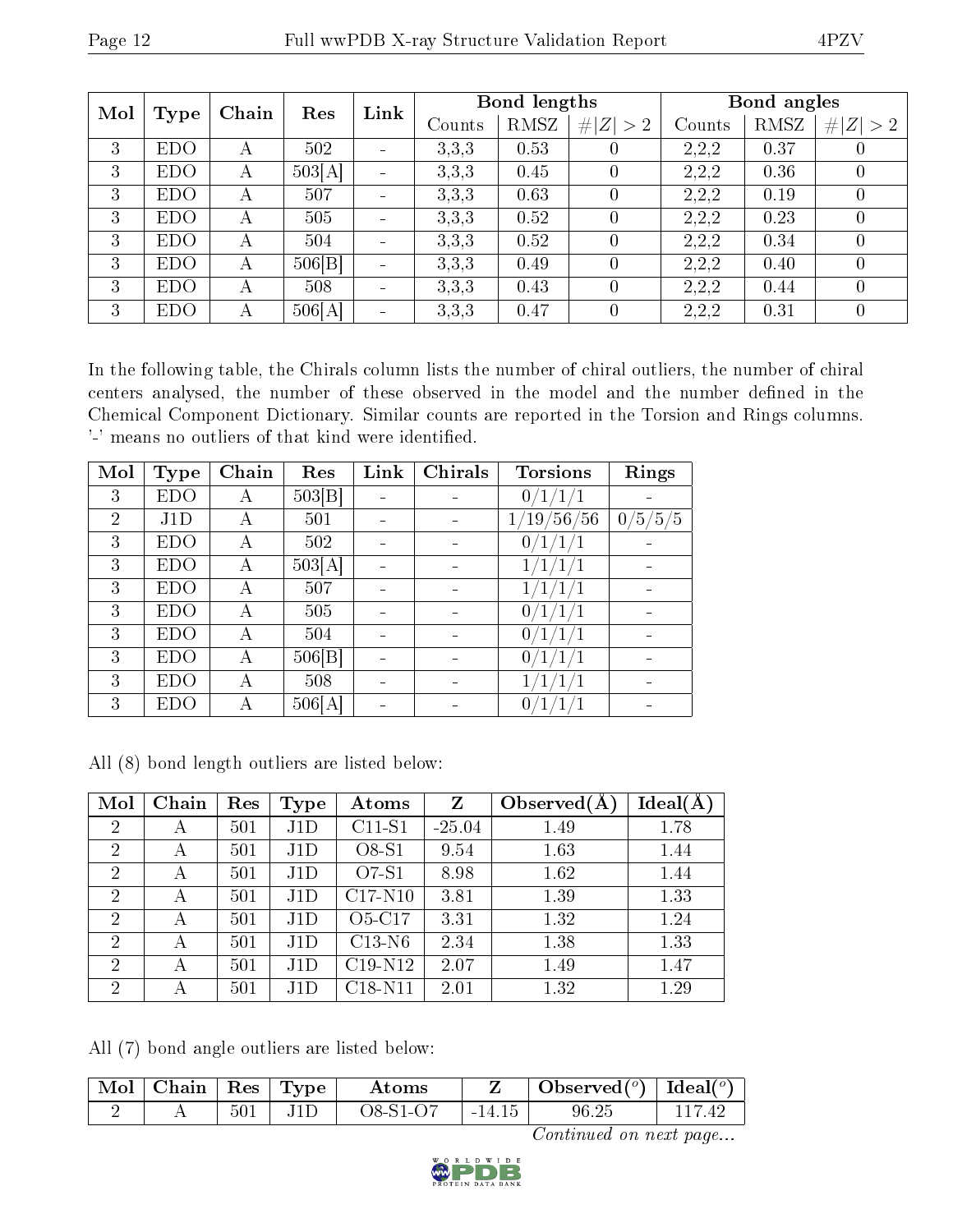| Mol            | Chain        | Res | Type | Atoms                                             | Z       | Observed $(°)$ | Ideal $(°)$ |
|----------------|--------------|-----|------|---------------------------------------------------|---------|----------------|-------------|
| 2              | $\mathsf{A}$ | 501 | J1D  | $O7-S1-C10$                                       | 10.64   | 120.50         | 108.20      |
| 2              | А            | 501 | .HD  | C <sub>17</sub> -C <sub>23</sub> -C <sub>22</sub> | 5.25    | 117.97         | 114.53      |
| -2             | А            | 501 | J1D  | O8-S1-C10                                         | $-4.95$ | 102.48         | 108.20      |
| $\overline{2}$ |              | 501 | J1D  | O7-S1-C11                                         | 3.79    | 114.75         | 108.53      |
| 2              |              | 501 | J1D  | $C12-C11-S1$                                      | 3.17    | 118.86         | 112.17      |
| $\overline{2}$ |              | 501 | J1D  | $C23-C17-N10$                                     | $-2.93$ | 119.42         | 123.43      |

Continued from previous page...

There are no chirality outliers.

All (4) torsion outliers are listed below:

| Mol | Chain | Res    | <b>Type</b> | Atoms               |
|-----|-------|--------|-------------|---------------------|
|     |       | 501    | J1D         | $C12-C11-S1-C10$    |
|     |       | 507    | EDO         | $O1 - C1 - C2 - O2$ |
|     |       | 508    | EDO         | $O1-C1-C2-O2$       |
| 3   |       | 503[A] | ETIO)       | $O1 - C1 - C2 - O2$ |

There are no ring outliers.

4 monomers are involved in 7 short contacts:

|  |     |          | Mol   Chain   Res   Type   Clashes   Symm-Clashes |
|--|-----|----------|---------------------------------------------------|
|  | 507 | EDO      |                                                   |
|  | 505 | EDO      |                                                   |
|  | 504 | EDO      |                                                   |
|  | 508 | -EL) ( ) |                                                   |

The following is a two-dimensional graphical depiction of Mogul quality analysis of bond lengths, bond angles, torsion angles, and ring geometry for all instances of the Ligand of Interest. In addition, ligands with molecular weight > 250 and outliers as shown on the validation Tables will also be included. For torsion angles, if less then 5% of the Mogul distribution of torsion angles is within 10 degrees of the torsion angle in question, then that torsion angle is considered an outlier. Any bond that is central to one or more torsion angles identified as an outlier by Mogul will be highlighted in the graph. For rings, the root-mean-square deviation (RMSD) between the ring in question and similar rings identified by Mogul is calculated over all ring torsion angles. If the average RMSD is greater than 60 degrees and the minimal RMSD between the ring in question and any Mogul-identied rings is also greater than 60 degrees, then that ring is considered an outlier. The outliers are highlighted in purple. The color gray indicates Mogul did not find sufficient equivalents in the CSD to analyse the geometry.

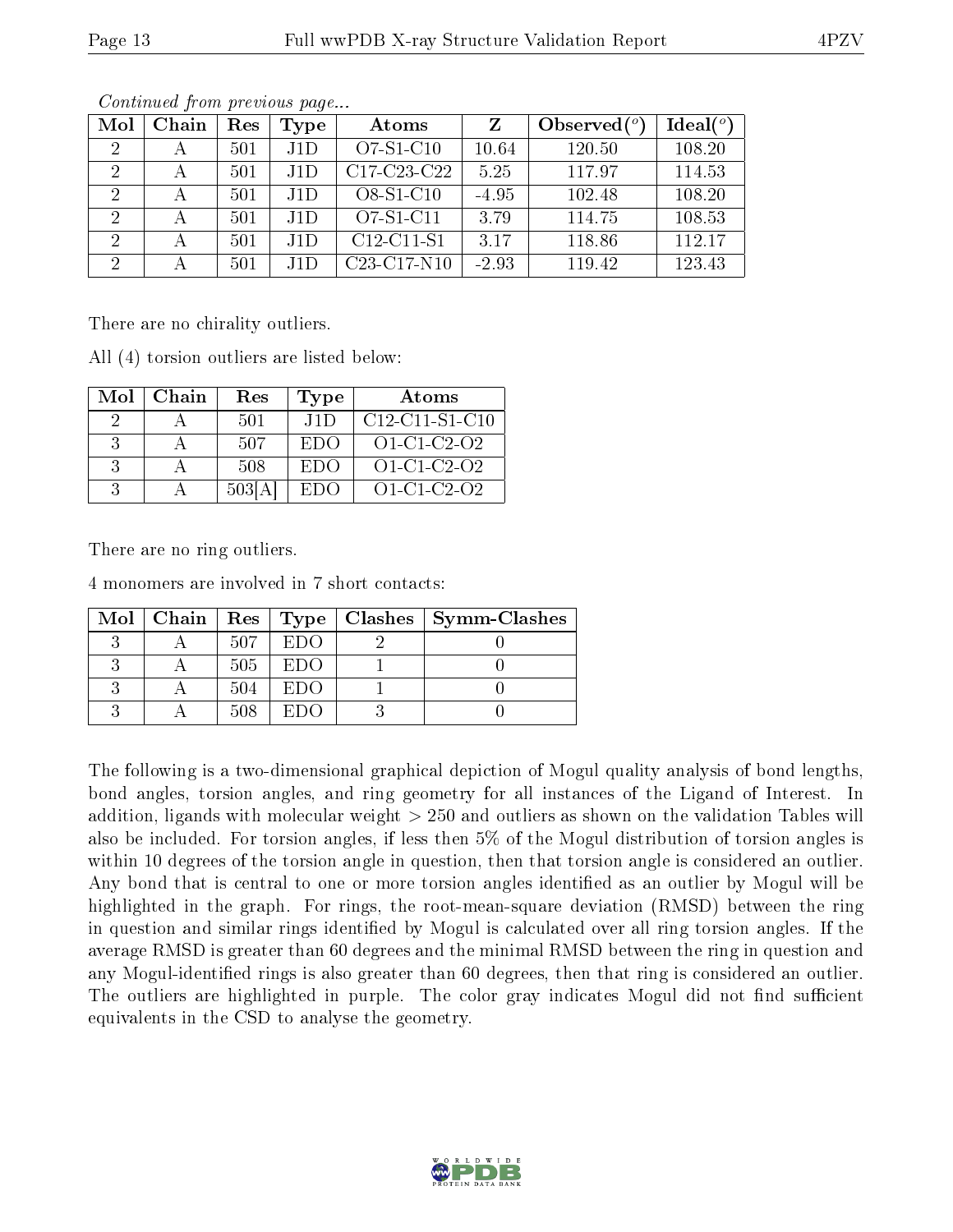

### 5.7 [O](https://www.wwpdb.org/validation/2017/XrayValidationReportHelp#nonstandard_residues_and_ligands)ther polymers (i)

There are no such residues in this entry.

### 5.8 Polymer linkage issues (i)

There are no chain breaks in this entry.

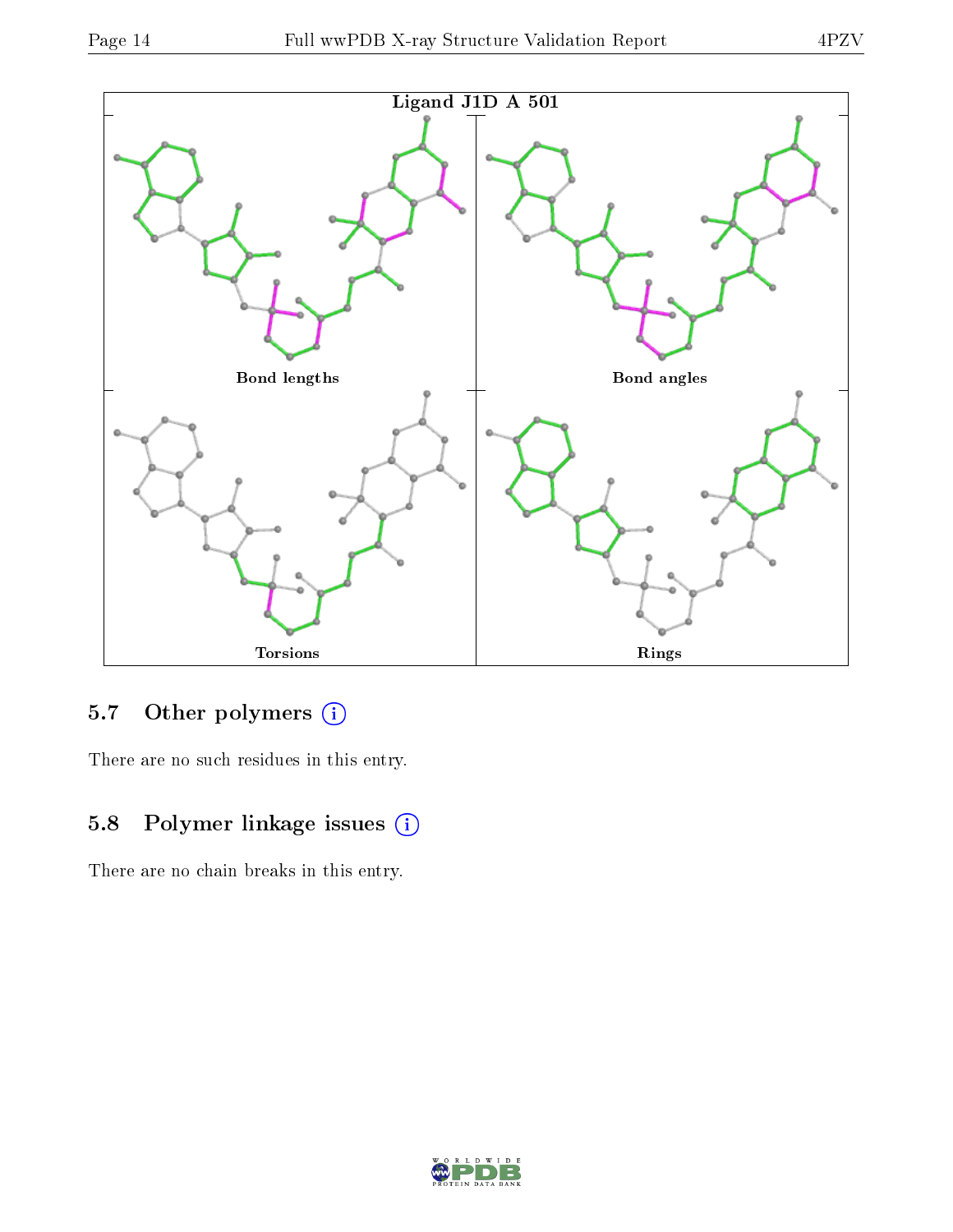## 6 Fit of model and data  $(i)$

### 6.1 Protein, DNA and RNA chains  $(i)$

In the following table, the column labelled  $#RSRZ> 2'$  contains the number (and percentage) of RSRZ outliers, followed by percent RSRZ outliers for the chain as percentile scores relative to all X-ray entries and entries of similar resolution. The OWAB column contains the minimum, median,  $95<sup>th</sup>$  percentile and maximum values of the occupancy-weighted average B-factor per residue. The column labelled ' $Q< 0.9$ ' lists the number of (and percentage) of residues with an average occupancy less than 0.9.

| $\mid$ Mol $\mid$ Chain | $\mid$ Analysed $\mid$ <rsrz> <math>\mid</math></rsrz> | $\#RSRZ\!\!>\!2$                                                                                  | $\mid$ OWAB(Å <sup>2</sup> ) $\mid$ Q<0.9 $\mid$ |  |
|-------------------------|--------------------------------------------------------|---------------------------------------------------------------------------------------------------|--------------------------------------------------|--|
|                         | $413/421$ (98\%)   0.07                                | $\begin{array}{ c c c c c c c c } \hline 16 & 3\% & 39 & 44 & 6, 16, 32, 47 \ \hline \end{array}$ |                                                  |  |

All (16) RSRZ outliers are listed below:

| Mol          | Chain              | Res                | <b>Type</b>          | <b>RSRZ</b> |
|--------------|--------------------|--------------------|----------------------|-------------|
| 1            | A                  | 215                | THR                  | 6.3         |
| $\mathbf{1}$ | $\bf{A}$           | 221                | PRO                  | 4.5         |
| $\mathbf{1}$ | $\overline{\rm A}$ | 47                 | <b>LYS</b>           | 3.9         |
| $\mathbf{1}$ | $\overline{A}$     | 220                | <b>LYS</b>           | $3.9\,$     |
| $\mathbf{1}$ | $\overline{\rm A}$ | 49                 | ĀSP                  | 3.8         |
| $\mathbf 1$  | $\boldsymbol{A}$   | 308[A]             | $\rm{ARG}$           | 3.7         |
| $\mathbf{1}$ | $\overline{\rm A}$ | 89                 | LEU                  | 3.7         |
| $\mathbf{1}$ | $\overline{A}$     | $48 \overline{A} $ | $\operatorname{GLU}$ | 3.0         |
| $\mathbf{1}$ | $\overline{\rm A}$ | 184                | <b>SER</b>           | 2.7         |
| $\mathbf{1}$ | $\overline{A}$     | 93                 | ALA                  | 2.7         |
| $\mathbf{1}$ | $\overline{\rm A}$ | 222                | ILE                  | 2.5         |
| $\mathbf 1$  | $\overline{\rm A}$ | 192                | $_{\rm GLN}$         | 2.2         |
| $\mathbf{1}$ | $\overline{A}$     | 306                | $\rm THR$            | 2.2         |
| $\mathbf{1}$ | $\bf{A}$           | 225[A]             | GLU                  | 2.2         |
| $\mathbf{1}$ | $\boldsymbol{A}$   | 393                | <b>ASN</b>           | 2.1         |
| $\mathbf{1}$ | A                  | 298                | <b>VAL</b>           | $2.0\,$     |

### 6.2 Non-standard residues in protein, DNA, RNA chains  $(i)$

There are no non-standard protein/DNA/RNA residues in this entry.

#### 6.3 Carbohydrates (i)

There are no carbohydrates in this entry.

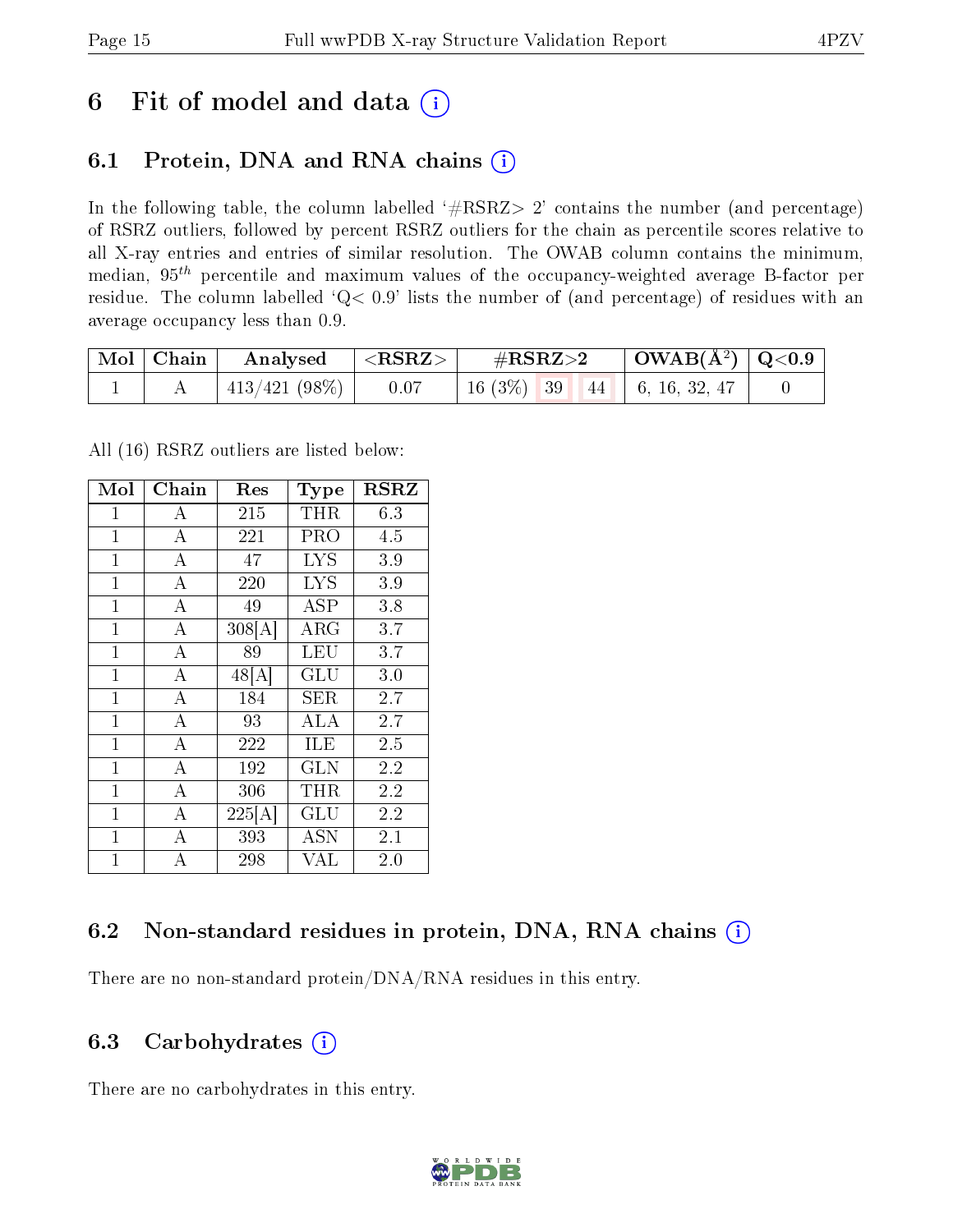### 6.4 Ligands  $(i)$

In the following table, the Atoms column lists the number of modelled atoms in the group and the number defined in the chemical component dictionary. The B-factors column lists the minimum, median,  $95<sup>th</sup>$  percentile and maximum values of B factors of atoms in the group. The column labelled ' $Q< 0.9$ ' lists the number of atoms with occupancy less than 0.9.

| Mol | <b>Type</b> | Chain | Res    | Atoms | <b>RSCC</b> | <b>RSR</b> | B-factors $\overline{(A^2)}$ | Q <sub>0.9</sub> |
|-----|-------------|-------|--------|-------|-------------|------------|------------------------------|------------------|
| 3   | EDO         | А     | 504    | 4/4   | 0.83        | 0.14       | 16, 17, 21, 26               |                  |
| 3   | <b>EDO</b>  | А     | 507    | 4/4   | 0.91        | 0.17       | 18, 18, 22, 25               | $\left( \right)$ |
| 3   | EDO.        | А     | 506 B  | 4/4   | 0.91        | 0.21       | 14, 15, 17, 19               | 4                |
| 3   | EDO         | A     | 506[A] | 4/4   | 0.91        | 0.21       | 15, 16, 18, 18               | $\overline{4}$   |
| 3   | <b>EDO</b>  | А     | 505    | 4/4   | 0.92        | 0.09       | 23, 26, 28, 33               | $\theta$         |
| 3   | <b>EDO</b>  | А     | 508    | 4/4   | 0.93        | 0.12       | 17, 18, 25, 27               | $\theta$         |
| 2   | J1D         | A     | 501    | 44/44 | 0.95        | 0.08       | 5, 12, 20, 26                | $\Omega$         |
| 3   | <b>EDO</b>  | А     | 503 B  | 4/4   | 0.96        | 0.27       | 18, 19, 19, 20               | 4                |
| 3   | <b>EDO</b>  | А     | 503[A] | 4/4   | 0.96        | 0.27       | 19, 20, 22, 26               | 4                |
| 3   | <b>EDO</b>  | А     | 502    | 4/4   | 0.97        | 0.08       | 16, 19, 19, 22               | $\left( \right)$ |

The following is a graphical depiction of the model fit to experimental electron density of all instances of the Ligand of Interest. In addition, ligands with molecular weight  $> 250$  and outliers as shown on the geometry validation Tables will also be included. Each fit is shown from different orientation to approximate a three-dimensional view.